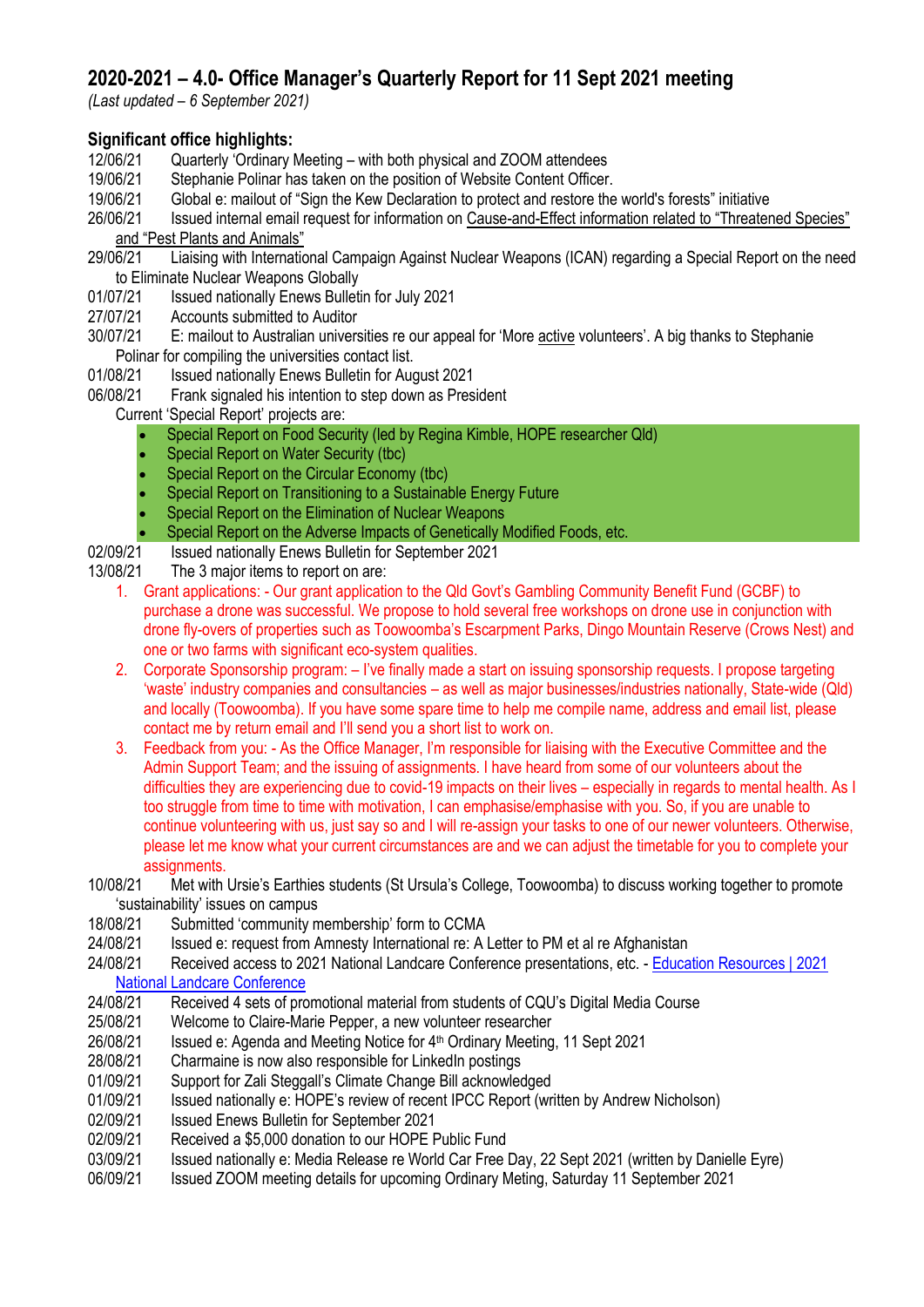### **Volunteer movement:**

Volunteers still seem to be coming and going quite regularly – making it difficult to manage the re-assignment of tasks. Current admin support vacancies are LinkedIn Content Admin, Media Officers and Membership Officer New volunteers include Stephanie Polinar (Website Content Officer), Stephanie Mitchell, Suzi O'Shea, Penny Tankir, Katie Jenkins (WA), Cassie Woods (Qld), Morna McGuire (NSW), James Ahern (SA), Homaera Islam (ACT), Paramita Parinyanupap (Qld), Fran Hebblewhite (ACT), Jen Johnson (Vic), Pimchanok 'Atom' Suwanteerangkul (Qld) and Clair-Marie Pepper (Qld)

### **Media Releases:**

04/07/21 Issued nationally e: media release re: Support Offer to Secondary School "On-campus Student-led Environment Clubs"

23/08/21 Issued e: media release re World Ozone Day, 16 Sept 2021 (written by Danielle Eyre)

### **Grant applications:**

14/06/21 TRC Micro Grant acquittal form submitted and accepted.

21/07/21 Submitted grant application to TRC re: Development and printing of Waste Minimisation brochure<br>09/08/21 Yahoo! Grant application to GCBF successful. We'll be getting \$4,277.90 to purchase a drone for

Yahoo! Grant application to GCBF successful. We'll be getting \$4,277.90 to purchase a drone for landcare/conservation workshops and field work.

### **Submissions:**

Nil to date

### **Account's activity:**

- 11/06/21 TRC Micro Grant monies banked \$534.05
- 14/06/21 Paid Australia Post \$110 (GST = \$10) for a box of 100 stamps (cheque no. 200720)
- Paid Officeworks \$441 (GST = \$40.09) for 12 cartons of photocopy paper and 3 mini-drives
- 20/07/21 Paid QCC Membership Renewal for 2021-22 à Cheque no. 200723, \$33 with GST = \$3

27/07/21 Accounts submitted to Auditor

- 11/08/21 Received \$4,277.90 grant monies from GCBF
- 02/09/21 Received a \$5,000 donation to our HOPE Public Fund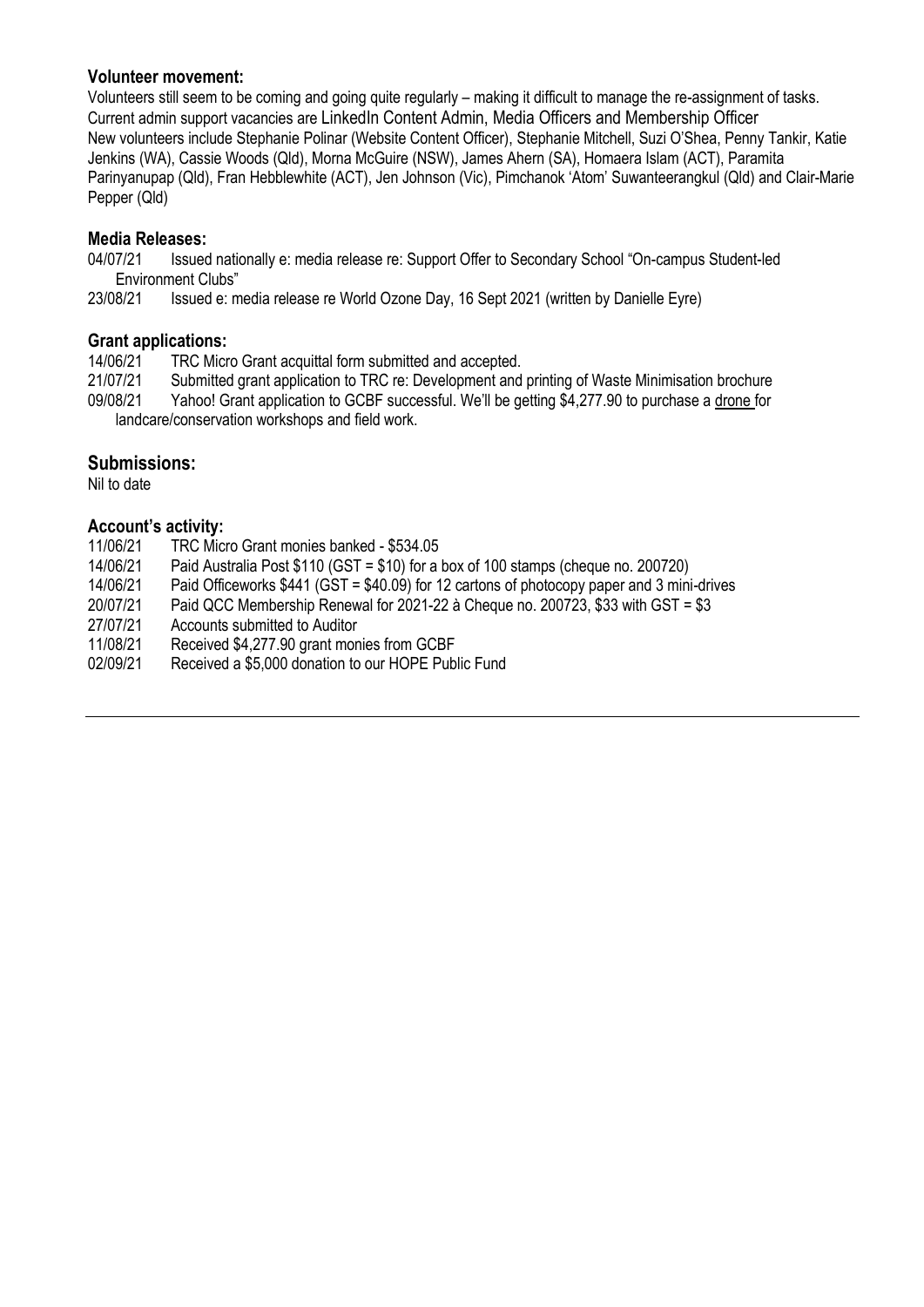# **Office Updates compilation**

# **19/06/21**

Stephanie Polinar, one of our more recent local (i.e., Toowoomba) volunteers has offered to assist with website maintenance. Training with CLEVVI, our website host, has been arranged.

In the meantime, we're still looking for volunteers to help with media releases, date claimers, etc.; and a membership officer.

### **Office highlights:**

11/06/21 TRC Micro Grant monies banked - \$534.05

- 12/06/21 Quarterly 'Ordinary Meeting with both physical and ZOOM attendees
	- ➔ As free ZOOM meetings are only 40minutes long, next time, we will have general discussions with attendees first - before doing the more formal aspects of the meeting
- 14/06/21 Paid Australia Post \$110 (GST = \$10) for a box of 100 stamps (cheque no. 200720)
- 14/06/21 Paid Officeworks \$441 (GST = \$40.09) for 12 cartons of photocopy paper and 3 mini-drives
	- ➔ Note: Variation in prices of goods (from original quote) and the extra funding from TRC meant that we could purchase 2 extra cartons of photocopy paper and 1 extra mini-drive – with me donating \$16.95 to cover overall cost of consumables
- 14/06/21 TRC Micro Grant acquittal form submitted and accepted.
- 14/06/21 Frank Ondrus, President of HOPE inc. has received a 2021 Volunteering Certificate from Volunteering Queensland<br>16/06/21 We
- 16/06/21 Welcome new volunteers Stephanie Mitchell, Suzi O'Shea, Penny Tankir
- 19/06/21 Global e: mailout of "Sign the Kew Declaration to protect and restore the world's forests" initiative

## **29/06/21**

I'm often asked why I'm so committed to HOPE and the promotion of 'transitioning to a more sustainable future'. Although the ask is daunting, the answer is simple.

"Caring for the environment should be every person's responsibility!"

And, if we each play our part, then collectively, a lot can be achieved!

#### **Office highlights:**

- 21/06/21 We welcome new research volunteers Katie Jenkins (WA), Cassie Woods (Qld) and Morna McGuire (NSDW). Katie will be reviewing "Recommendations to strengthen the EPBC Act; Cassie will be looking into at 'Threatened Species' and 'Invasive Species (plants and animals"; and Morna is investigating "Transitioning to Sustainable Energy Future".
- 26/06/21 Issued internal email request for information on Cause-and-Effect information related to "Threatened Species" and "Pest Plants and Animals"<br>29/06/21 Liaising with Internation
- 29/06/21 Liaising with International Campaign Against Nuclear Weapons (ICAN) regarding a Special Report on the need to Eliminate Nuclear Weapons Globally

## **24/07/21**

Covid-19 continues to directly and perversely impact the health, well-being and availability of our volunteer team and the efforts of our envNGO supporters.

The turn-over of volunteers over the past 18 months has been high and disconcerting.

That is why, a number of our 'special report' projects and proposed project proposals have been delayed and may be deferred until 2022.

I thank you for your patience and continued support through this difficult 'pandemic' time.

Lastly, as previously mentioned, we need the financial support of our members and friends to help defray our operating costs. Donations may be made at [HOPE Australia Protect the Environment: Donations](http://www.hopeaustralia.org.au/donations/) . Regards,

## **Office highlights**

- 04/07/21 Issued nationally e: media release re: Support Offer to Secondary School "On-campus Student-led Environment Clubs"
- 12-22/07/21 Welcome new research volunteers James Ahern (SA), Homaera Islam (ACT), Paramita Parinyanupap (Qld), Fran Hebblewhite (ACT), Pimchanok 'Atom' Suwanteerangkul (Qld)
- 20/07/21 Paid QCC Membership Renewal for 2021-22  $\rightarrow$  Cheque no. 200723, \$33 with GST = \$3
- 21/07/21 Submitted grant application to TRC re: Development and printing of Waste Minimisation brochure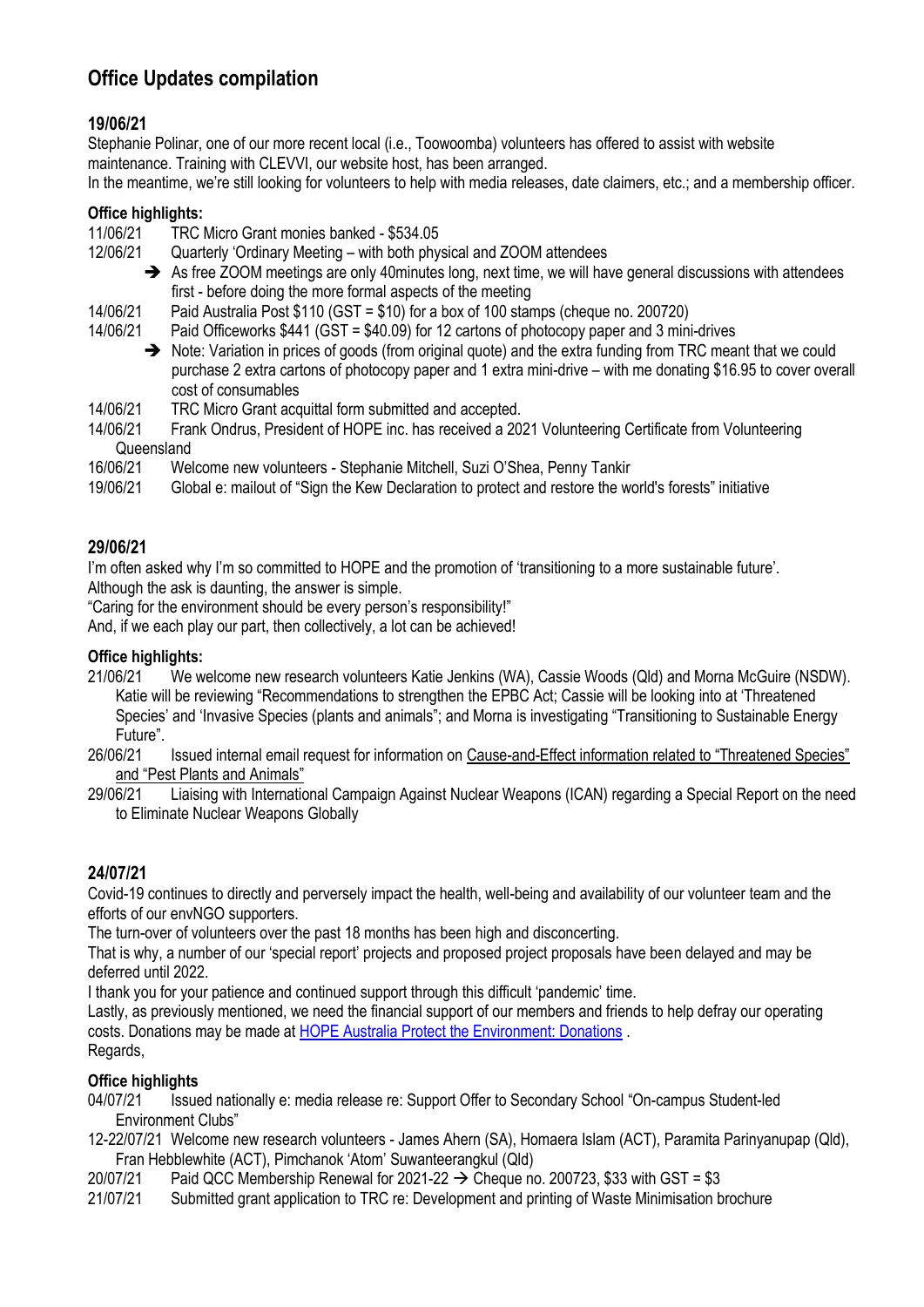## **06/08/21**

Our next quarterly Ordinary Meeting is scheduled for Saturday 11 September 2021.

It will be a physical and ZOOM meeting so that more of you can attend.

We currently have the following Admin Support Team vacancies - LinkedIn Content Admin, Media Officers (x2) and Membership Officer.

If you and/or a friend would like to take on one of these positions, please let me know by return email or phone the office on 07 4639 2135 to discuss job requirements.

Succession Planning – Frank is planning on stepping down from the President's position at the November AGM. He is willing to stay on as Office Manager.

And, some other committee members and admin support staff have also expressed their desire to have a break as well. Is anyone interested and available to step-up to a management committee position and/or admin support role?

Strategic Planning – what projects, issues and/or causes should we pursue in 2022?

Current 'Special Report' projects are:

- Special Report on Food Security (led by Regina Kimble, HOPE researcher Qld)
- Special Report on Water Security (tbc)
- Special Report on the Circular Economy (tbc)
- Special Report on Transitioning to a Sustainable Energy Future
- Special Report on the Elimination of Nuclear Weapons
- Special Report on the Adverse Impacts of Genetically Modified Foods, etc.

### **Office highlights:**

27/07/21 Accounts submitted to auditor

- 30/07/21 E: mailout to Australian universities re our appeal for 'More active volunteers'. A big thanks to Stephanie Polinar for compiling the universities contact list.
- 01/08/21 Issued nationally Enews Bulletin for August 2021

## **13/08/21**

The 3 major items to report on are:

- 4. Grant applications: Our grant application to the Qld Govt's Gambling Community Benefit Fund (GCBF) to purchase a drone was successful. We propose to hold several free workshops on drone use in conjunction with drone fly-overs of properties such as Toowoomba's Escarpment Parks, Dingo Mountain Reserve (Crows Nest) and one or two farms with significant eco-system qualities.
- 5. Corporate Sponsorship program: I've finally made a start on issuing sponsorship requests (37 to date). I propose targeting 'waste' industry companies and consultancies – as well as major businesses/industries nationally, Statewide (Qld) and locally (Toowoomba). If you have some spare time to help me compile name, address and email list, please contact me by return email and I'll send you a short list to work on.
- 6. Feedback from you: As the Office Manager, I'm responsible for liaising with the Executive Committee and the Admin Support Team; and the issuing of assignments. I have heard from some of our volunteers about the difficulties they are experiencing due to covid-19 impacts on their lives – especially in regards to mental health. As I too struggle from time to time with motivation, I can emphasise/emphasise with you. So, if you are unable to continue volunteering with us, just say so and I will re-assign your tasks to one of our newer volunteers. Otherwise, please let me know what your current circumstances are and we can adjust the timetable for you to complete your assignments.

## Office highlights:

- 09/08/21 Yahoo! Grant application to GCBF successful. We'll be getting \$4,277.90 to purchase a drone for workshops and field work.
- 10/08/21 Met with Ursie's Earthies students (St Ursula's College, Toowoomba) to discuss working together to promote 'sustainability' issues on campus

## **20/08/21**

Last night I watched a documentary entitled "Wild Things: A year on the frontline of environmental activism". It was inspiring to see and hear the passion and commitment of these people trying to protect our environment. So, my question to you is "what else can HOPE to positively advocate for the environment? Should we write more stories about positive activism by our member groups and supporters?

#### Office highlights:

11/08/21 Received \$4,277.90 grant monies from GCBF